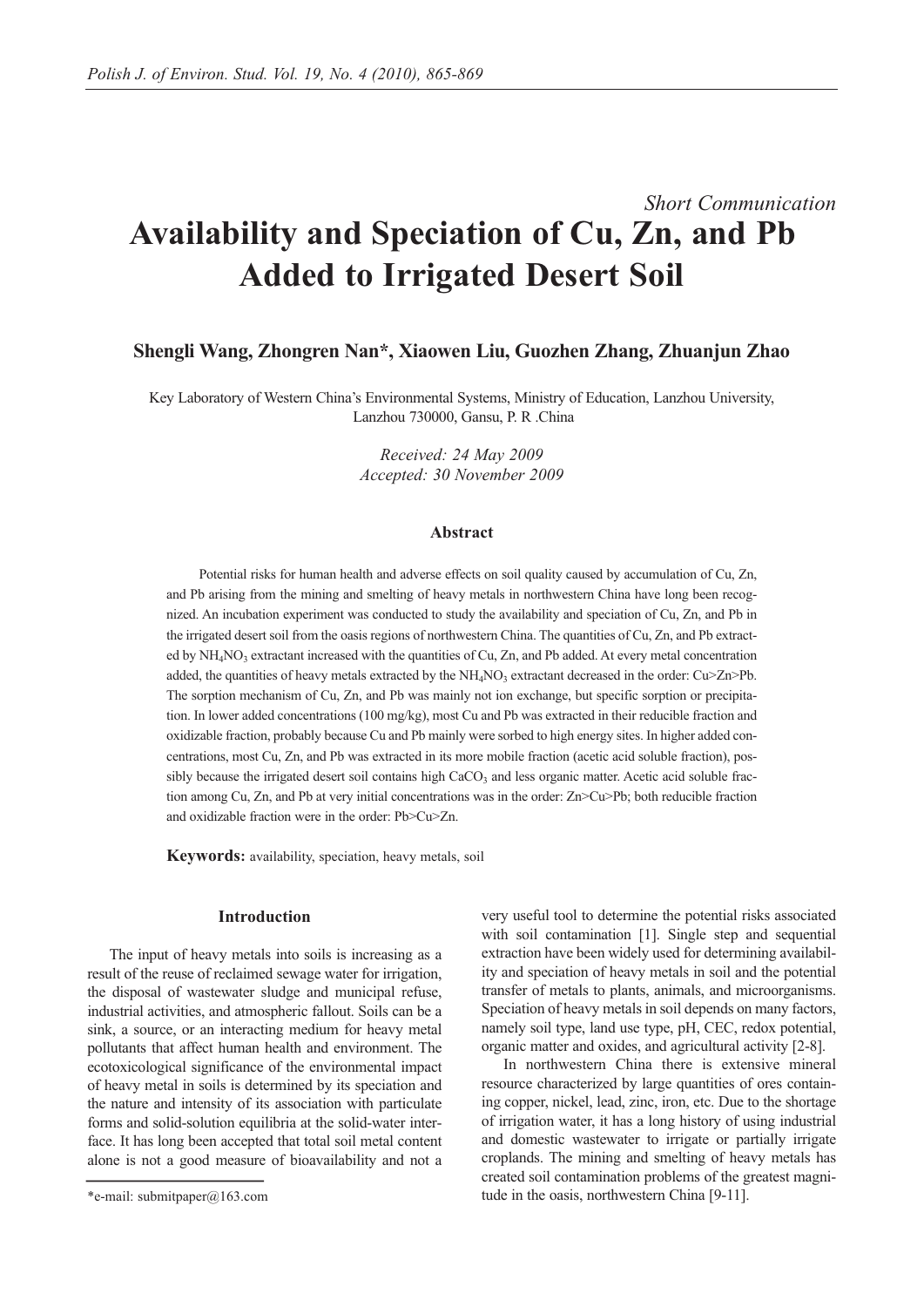| Sand  | Silt            | Clay                 | pH   | CEC                                | CaCO <sub>3</sub> | OМ    | Fe    | Mn      | Сu      | Zn      | Pb      |
|-------|-----------------|----------------------|------|------------------------------------|-------------------|-------|-------|---------|---------|---------|---------|
| (0/0) | $\frac{(0)}{0}$ | $\frac{(0)}{0}$      |      | $(\text{cmol}_{(+)}\text{kg}^{1})$ | (0/0)             | (0/0) | (0/0) | (mg/kg) | (mg/kg) | (mg/kg) | (mg/kg) |
| 53.6  | 39.3            | $\mathbf{r}$<br>/. l | 8.16 | 15.01                              | 8.7               | 1.14  | 2.89  | 671     | 56.26   | 41.33   | 34.13   |

Table 1. Some physical and chemical properties of the irrigated desert soil used in this experiment.

There is limited information on the availability and speciation of heavy metals in the irrigated desert soil from the oasis regions. This paper studied the availability and speciation of Cu, Zn, and Pb added to an irrigated desert soil from the oasis regions after a 180-day laboratory incubation.

## **Materials and Methods**

#### Soils

Surface (0-15 cm) samples of the irrigated desert soil were collected from the oasis regions in the middle reaches of the Heihe river basin, northwestern China. The soil samples were air-dried, lightly ground and sieved through  $a < 2$  mm sieve in preparation for the incubation experiments. Sand, silt, and clay were quantitatively measured by the pipette method; soil pH in water (1:1) was measured by a combined glass calomel electrode; organic matter content was measured using potassium dichromate oxidation; cation exchange capacity (CEC) was measured using the EDTA-ammonium acetate method [12]. Carbonate contents were determined using titration. Total iron, manganese, copper, zinc and lead in soil were extracted using an acid digestion mixture  $(HF+HClO<sub>4</sub>+HNO<sub>3</sub>)$  in an open system and was determined by atomic absorption spectrometer (Type M6MK2, Thermo Electron). Some physical and chemical properties of soils studied are presented in Table 1. Metals in soils (natural origin) can arise from parent material, agricultural activities, and continuous atmospheric deposition.

#### Soil Treatments

Soil samples (2 kg dry weight) were treated with mixed  $Cu(NO<sub>3</sub>)<sub>2</sub>$ ,  $Zn(NO<sub>3</sub>)<sub>2</sub>$ , and  $Pb(NO<sub>3</sub>)<sub>2</sub>$  solution containing the same concentrations of copper, zinc, and lead. Final soil concentration was 100, 250, 500, 1,000, 1,500, and 2,000 mg/kg for Cu; the concentration of Zn and Pb in soil was also the same as that of Cu. Copper, zinc, and lead ion solution used in this study was analytical grade and in the form of nitrate. The treated soils with Cu, Zn, and Pb were thoroughly mixed by hand. The moisture content of soils after treatments was 70% of water holding capacity. The soil samples were incubated in plastic boxes covered with plastic film at room temperature for 180 days. The soil samples were air-dried, lightly ground and sieved through < 2 mm sieve before being analyzed.

## Single Extraction

The availability of Cu, Zn, and Pb was measured using  $1 M NH<sub>4</sub>NO<sub>3</sub>$ . Twenty grams of soil samples were added to 50 ml 1 M  $NH_4NO_3$  in 100 ml polypropylene centrifuge tubes and shaken at room temperature for 2 hours. The suspensions were then filtered through Whatman 42 filter paper. The filtrates were acidified with concentrated  $HNO<sub>3</sub>$ and stored at 4ºC prior to the analysis, and filtrates were measured for Cu, Zn, and Pb concentrations by atomic absorption spectrometer (AAS). There were three replicates for each treatment.

## Sequential Extraction

Sequential extraction was carried out on air-dried handground soils by the BCR extraction procedure developed within the Standards, Measurements and Testing Programme (formerly the Community Bureau of Reference, BCR) of the European Commission [13]. 1 g soil was extracted using the following sequential extraction procedure.

Firstly, soil samples were shaken at room temperature with 40 ml of 0.11 M acetic acid for 16 hours (overnight) in 100 ml polyethylene centrifuge tubes and centrifuged at 4,000 rpm for 10 min. The supernatant were then filtered through Whatman 42 and filter paper. This fraction (F1) corresponds to an exchangeable and specifically adsorbed fraction (acetic acid soluble fraction).

Secondly, the resulting residue was shaken at room temperature with 40 ml of 0.5 M hydroxylammonium chloride adjusted to pH 1.5 with high purity  $HNO<sub>3</sub>$  for 16 hours (overnight), centrifuged, and filtered. This fraction (F2) corresponds to Fe/Mn oxides and hydroxide-bound fraction (reducible fraction).

Thirdly, the residue was added to 10 ml of 8.8 M  $H_2O_2$ adjusted to pH 2. The soil residue was digested at room temperature for 1 hour (vessel covered). The mixture was taken to dryness on a water bath heated to 85ºC for 1 hour; then the volume was reduced to  $\leq 1$  ml (uncovered vessel). A second 10 ml  $H_2O_2$  was then added and taken to dryness on a water bath at 85ºC with intermittent manual shaking. After cooling, 50 ml of 1 M NH<sub>4</sub>OAc adjusted to pH 2 with HOAc were added to the dry residue to prevent the readsorption of extracted metals onto the oxidized solid residue. The mixture was extracted by shaking for 16 hours (overnight), followed by centrifugation and filtration as before. This fraction (F3) corresponds to primarily organically bound and sulfide metals (oxidizable fraction).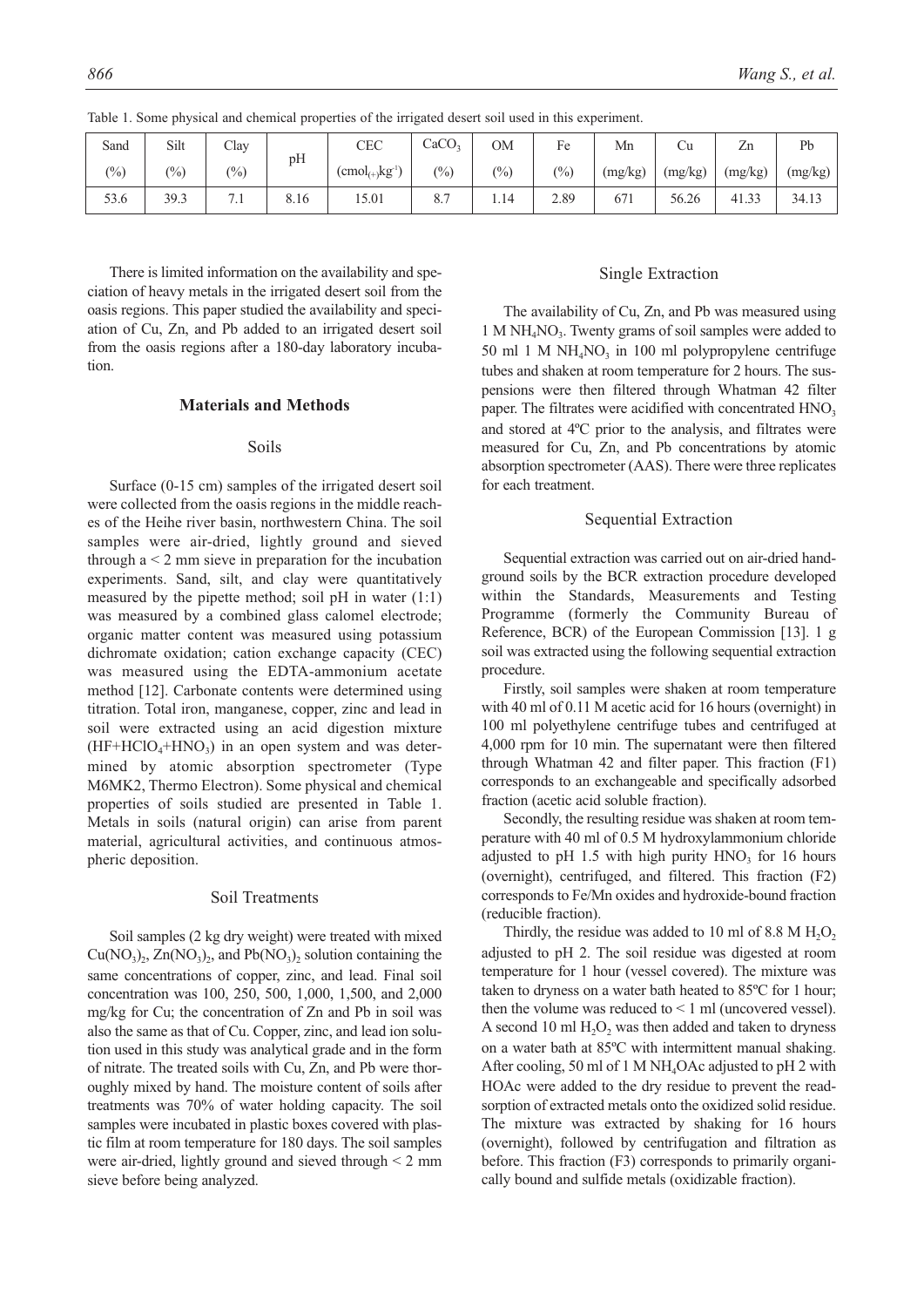Table 2. Quantity of the extracted Cu, Zn, and Pb in using the  $NH<sub>4</sub>NO<sub>3</sub>$  extractant.

| Added metal<br>concentration | Сu      | Zn      | P <sub>b</sub> | Total<br>$(Cu+Zn+Pb)$ |  |  |  |  |  |
|------------------------------|---------|---------|----------------|-----------------------|--|--|--|--|--|
| (mg/kg)                      |         |         |                |                       |  |  |  |  |  |
| 100                          | 4.114   | 0.788   | 0.561          | 5.463                 |  |  |  |  |  |
| 250                          | 20.372  | 2.757   | 0.852          | 23.979                |  |  |  |  |  |
| 500                          | 47.741  | 8.595   | 1.279          | 57.614                |  |  |  |  |  |
| 1,000                        | 107.092 | 33.337  | 4.103          | 144.532               |  |  |  |  |  |
| 1,500                        | 178.125 | 106.123 | 11.561         | 295.806               |  |  |  |  |  |
| 2,000                        | 231.054 | 222.327 | 32.105         | 485.455               |  |  |  |  |  |

Relative standard deviation (RSD) with the three replicates was almost all below 2% in all cases.

All soil extracts were analyzed for Cu, Zn, and Pb by the atomic absorption spectrometer (Type M6MK2, Thermo Electron). There were three replicates for each treatment.

## **Results and Discussion**

#### Copper, Zinc, and Lead Availability

The quantities of Cu, Zn, and Pb extracted with  $NH<sub>4</sub>NO<sub>3</sub>$  were shown in Table 2. Results are the mean values of three replicate experiments. The relative standard deviation (RSD) associated with the three replicates was below 2% in all cases. As can be seen from Table 2, a large variation in the quantities of Cu, Zn, and Pb extracted from the irrigated desert soils by the  $NH<sub>4</sub>NO<sub>3</sub>$  extractant. The quantities of Cu, Zn, and Pb extracted increased with the quantities of Cu, Zn, and Pb added. At every metal concentration added, the quantities of heavy metals extracted decreased in the order: Cu>Zn>Pb. The amount of available Cu was greater than Zn and Pb in the irrigated desert soil. These results were not in keeping with reports of greater sorption hysteresis of Cu than Zn in acid soils [14], very low desorption of copper from humic acids and soil oxides [15-16], and with Miller et al. [17] observation of preferential adsorption of Cu and Pb with respect to Cd and Zn. Probably this was an effect of less organic matter, and different sorption sequence of Cu, Zn, and Pb in the irrigated desert soil.

In all cases, the quantities of moveable Cu, Zn, and Pb did not exceed 12, 11.2, and 1.7% of their total quantities, respectively. The slight increase in the percentage of Cu, Zn, and Pb extracted with initial added concentration in this study is attributable to increased occupancy of binding sites, which reduces binding energy [14]. These results also showed that the sorption mechanism of Cu, Zn, and Pb was mainly not ion exchange, but specific sorption or precipitation due to alkali soil and high  $CaCO<sub>3</sub>$  content in the irrigated desert soil (Table 1).

#### Copper, Zinc, and Lead Speciation

The metal fractions in the sequential extraction scheme were shown in Figs. 1-3. Results were the mean values of three replicate experiments. The Relative Standard Deviation (RSD) associated with the three replicates was below 5% in all cases. Cu, Zn, and Pb in Zero-sample were mainly in the residual fraction. There were significant differences in the distribution of Cu, Zn, and Pb with the increase of initial Cu, Zn, and Pb concentrations. At low initial concentration, in most cases, smaller differences were seen in the distribution of Cu, Zn, and Pb among different fractions in the irrigated desert soil. On the other hand, at high initial Cu, Zn, and Pb concentrations larger differences were observed in most cases.

Every fraction of Cu and Pb increased with the increase of initial Cu, Zn, and Pb concentrations. Acetic acid soluble fraction (F1) and reducible fraction (F2) of Zn increased with the increase of initial Cu, Zn, and Pb concentrations;



Fig. 1. Speciation of Cu in the irrigated desert soil at different initial added concentrations of Cu, Zn, and Pb.



Fig. 2. Speciation of Zn in the irrigated desert soil at different initial added concentrations of Cu, Zn, and Pb.



Fig. 3. Speciation of Pb in the irrigated desert soil at different initial added concentrations of Cu, Zn, and Pb.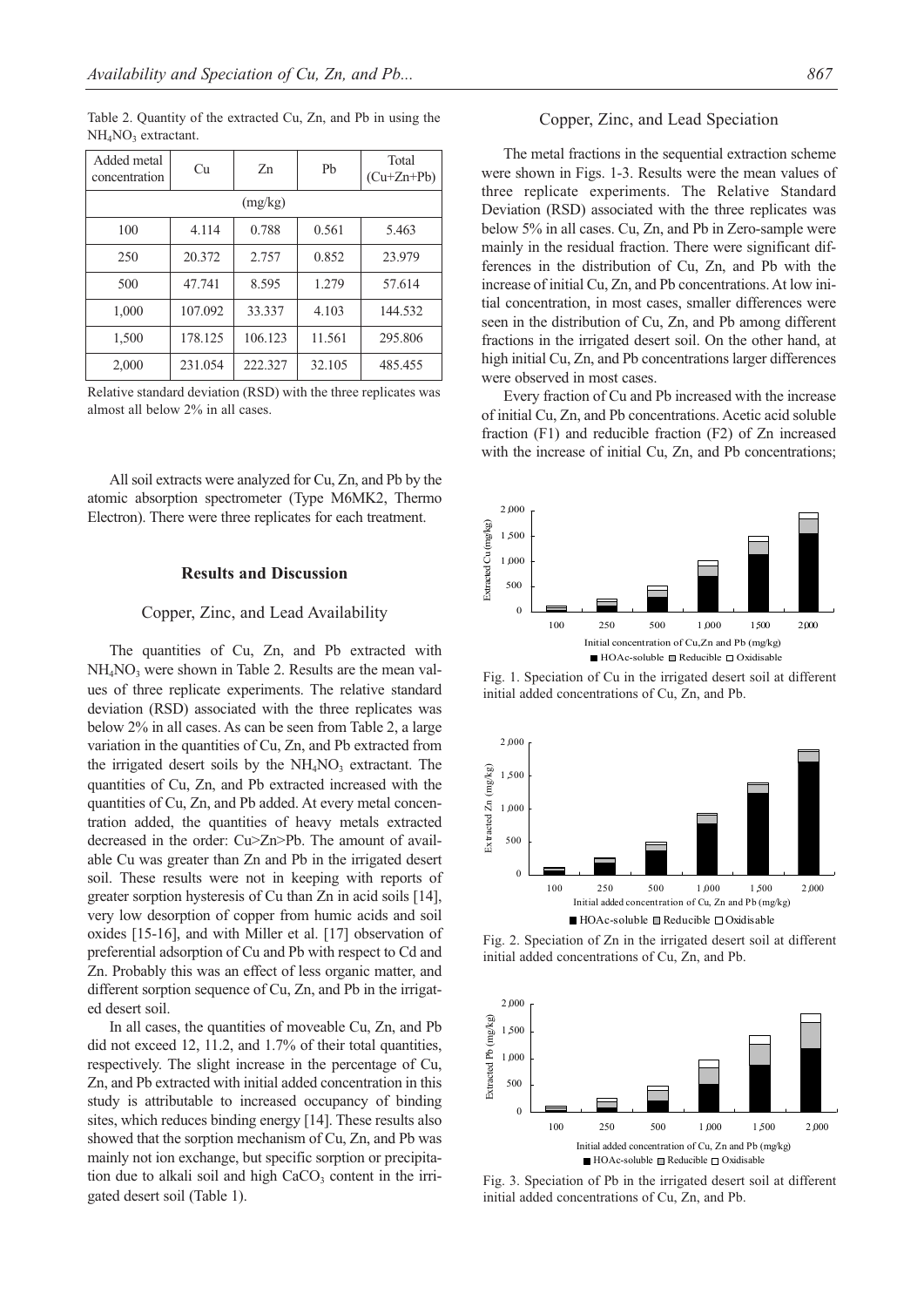oxidizable fraction (F3) of Zn increased with the increase of initial Cu, Zn, and Pb concentrations when initial Cu, Zn, and Pb concentrations < 1,000 mg/kg, while the difference of F3 is very small when initial Cu, Zn, and Pb concentrations >1,000 mg/kg, which suggested that Zn was readily transferred to acetic acid soluble fraction and reducible fraction. These results showed that Mn and Fe oxides acted as efficient sinks of Zn, although these metal fractions could be released under reducing conditions.

When initial concentrations of Cu, Zn, and Pb was 100 mg/kg, the quantity of different fractions of Cu and Pb was in the order: F2>F3>F1; the quantity of different fractions of Zn was in the order: F1>F2>F3, which suggested that mobility of Zn is high in the irrigated desert soils. Łukowski and Wiater [6] reported that the Cu content in particular fractions can be arranged quantitatively in order as follows: F2>F3>F1. When initial concentrations of Cu, Zn, and Pb was 250 mg/kg, the quantity of different fractions of Cu and Zn was in the order: F1>F2>F3; the quantity of different fractions of Pb was in the order: F2> F1>F3. This showed that the mobility of Cu and Zn was higher than Pb, which was readily bound to Mn and Fe oxides. The quantity of different fractions of Cu, Zn, and Pb was in the order: F1>F2>F3 when initial concentrations of Cu, Zn, and Pb ranged from 500 to 2,000 mg/kg. The acetic acid at lower pH should extract mostly from both exchangeable form and carbonate-bound fractions [18]. In lower added concentrations (100 mg/kg), most of Cu and Pb were extracted in their reducible fraction and oxidizable fraction probably because Cu and Pb mainly were sorbed to high energy sites. In higher added concentrations, most of Cu, Zn, and Pb were extracted in their more mobile fractions (acetic acid soluble fraction), possibly because the irrigated desert soil contains high  $CaCO<sub>3</sub>$  and less organic matter, indicating that the number of surface active sites responsible for the retention of more mobile fractions must be larger than the number of sites of high energy in the more resistant fractions [19].

Acetic acid soluble fraction (F1) among Cu, Zn, and Pb at very initial concentrations was in the order: Zn>Cu>Pb, indicating that the mobility of Zn is highest among Cu, Zn, and Pb. Reducible fraction (F2) among Cu , Zn, and Pb at very initial concentrations was in the order: Pb>Cu>Zn. Oxidizable fraction (F3) among Cu , Zn, and Pb at very initial concentrations was also in the order: Pb>Cu>Zn. This may be explained by differences in chemical characteristics among Cu, Zn, and Pb. Copper and lead can be preferentially combined with organic matter and Mn and Fe oxides compared with Zinc.

## **Conclusions**

The quantities of Cu, Zn, and Pb extracted increased with the quantities of Cu, Zn, and Pb added. The amount of available Cu was greater than Zn and Pb in the irrigated desert soil. Every fraction of Cu and Pb increased with the increase of initial Cu, Zn, and Pb concentrations. Most of Cu, Zn, and Pb were extracted in their more mobile fraction

(acetic acid soluble fraction) with increase of added concentrations of Cu, Zn, and Pb in the irrigated desert soil. The change of geochemical conditions might promote the release of Cu back into soil solution thus impacting organisms in the soils.

#### **Acknowledgements**

The study was supported by the National Natural Science Foundation of China (No. 40671167), the National Environmental Protection Commonweal Project of China (No. 200809098), the National Key Basic Research Program of China (NKBRP(973): 2008CB417212), the Foundation of Key Laboratory of Western China's Environmental Systems (Ministry of Education) in Lanzhou University, and the Fundamental Research Funds for the Central Universities in Lanzhou University (lzujbky-2009-65).

#### **References**

- 1. KRISHNAMURTI G.S.R., NAIDU R. Solid-solution equilibria of cadmium in soils. Geoderma **113**, 17, **2003**.
- 2. HAN F.X., BANIN A. Long-term transformation of redistribution of potentially toxic heavy metals in arid-zone soils. I: incubation under saturated conditions. Water, Air, and Soil pollution **95**, 399, **1997**.
- 3. HAN F.X., BANIN A. Long-term transformation of redistribution of potentially toxic heavymetals in arid-zone soils. II: incubation under field capacity conditions. Water, Air, and Soil pollution **114**, 221, **1997**.
- 4. MCLAREN R.G., RITCHIE G.S.P. The long-term fate of copper fertilizer applied to lateristic and soil in Western Australia. Australian Journal of Soil Research **93**, 39, **1993**.
- 5. HAN F.X., KINGERY W.L., HARGREAVES J.E., WALK-ER T.W. Effects of land uses on solid-phase distribution of micronutrients in selected vertisols of the Mississippi River Delta. Geoderma **142**, (1-2), 96, **2007**.
- 6. ŁUKOWSKI A., WIATER J. The Influence of Mineral Fertilization on Heavy Metal Fraction Contents in Soil. Part II: Copper and Nickel. Polish Journal of Environmental Studies **18**, (4), 645, **2009**.
- 7. AYDINALP C., MARINOVA S. Distribution and Forms of Heavy Metals in Some Agricultural Soils. Polish Journal of Environmental Studies **12**, (5), 629, **2003**.
- 8. WALTER I., CUEVAS G. Chemical fractionation of heavy metals in a soil amended with repeated sewage sludge application. The Science of The Total Environment **226**, (2-3), 113, **1999**.
- 9. NAN Z., ZHAO C. Heavy metal concentrations in gray calcareous soils of Baiyin region, Gansu province, P.R.China. Water, Air, and Soil Pollution **118**, 131, **2000**.
- 10. LI Y., WANG Y., GOU X., SU Y., WANG G. Risk assessment of heavy metals in soils and vegetables around non-ferrous metals mining and smelting sites, Baiyin, China. Journal of Environmental Sciences **18**, (6), 1124, **2006**.
- 11. LIAO X., CHEN T., WU B., YAN X., NIE C., XIE H., ZHAI L., XIAO X. Mining urban soil pollution: concentrations and patterns of heavy metals in the soils of Jinchang, China. Chinese Geographical research **25**, (5), 843, **2006**.
- 12. Nanjing Soil Institute. Soil Analysis, Shanghai Scientific publishers, **1977**.